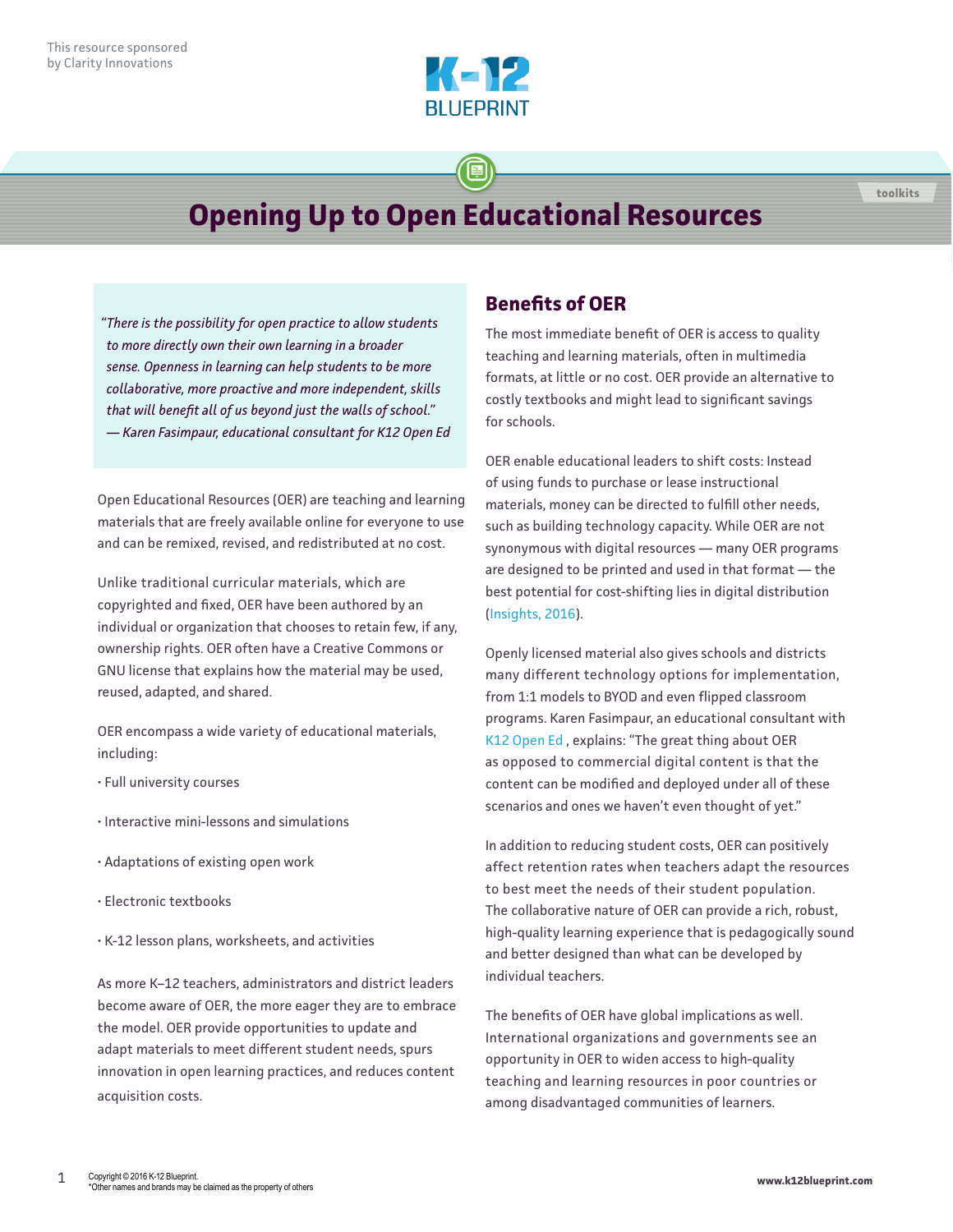#### **Why OER Matters**

 *"OER brings a huge potential to K–12 for maintaining current content and collaborating within the school district and beyond on continual quality improvement of that content. On top of that, educators who adopt the model become highly invested in seeing it succeed. The collaboration on the creation of up-to-date material designed to meet student needs provides an incredible professional learning opportunity and promotes educator ownership in district instructional materials and their effectiveness."* 

*— Barbara Soots, open educational resources program manager in the Office of Superintendent of Public Instruction, which oversees K–12 public education in Washington State.*

Beyond the immediate benefits, OER have the potential to be a catalyst for innovation in education because they invite educators to continuously improve and update educational resources.

We know that teacher collaboration is important for the development of professional practice, and so a closed system of educational resources only hurts students. Using resources that require a specific piece of technology or can only be used in one particular way only serves to stifle an educator's ability to innovate in their classroom ([Anderson, 2016](http://blog.web20classroom.org/2016/04/oermatters.html) ).

#### **What's Happening Now**

OER are currently seeing improvements in usability and quality. To date, there are more OER options for middle and high school courses in mathematics and science, but other grades and content areas are increasing in availability. Given that many states have common learning standards in mathematics, science and English language arts, those content areas are especially well-suited for wide-scale sharing of instructional material ([Insights, 2016\)](https://insights.samsung.com/2016/03/03/open-source-textbooks-and-resources-are-poised-to-transform-k-12-education/).

The [Washington OER Project](http://digitallearning.k12.wa.us/oer/library/) has reviewed 24 openly licensed math curricula, including open source textbooks, for middle and high school students as well as 60 thematic units for English language arts from contributors such as

CK–12, EngageNY, the Mathematics Vision Project, and the Utah Middle School Math Project .

According to [Project Tomorrow's 2014 Speak Up Survey,](http://www.tomorrow.org/speakup/speakup_data_findings.html) 65% of school librarians say access to a collection of vetted, grade-level, content specific resources would be most effective in helping teachers better use digital content in their classroom. And, over 70% of teachers consider free content as the most important factor when evaluating the quality of content to use in their classroom. Teachers also want the ability to curate and modify the digital content they use in their classroom.

To address this shift in thinking and teaching, the [US Department of Education,](http://tech.ed.gov/open-education/) Office of Educational Technology has placed heavy emphasis on the creation and use of OER resources in the classroom . The #GoOpen Campaign encourages states, school districts, and educators to use openly licensed educational materials to transform teaching and learning.

Learn how [Williamsfield School District](https://www.youtube.com/watch?v=QqaPWn6QPxM) leveraged education technology to #GoOpen and save money while providing unique, targeted learning opportunities for each student:

### **Finding and Selecting OER**

There are several OER sites with searchable databases of teaching and learning resources, including:

- [OER Commons](https://www.oercommons.org/)
- $\cdot$  [CK-12](http://www.ck12.org/)
- [PBS Learning Media](http://www.pbslearningmedia.org/)
- [MIT Open Courseware](https://ocw.mit.edu/index.htm)
- [Edutopia](http://www.edutopia.org/open-educational-resources-guide)
- [USDOE Open Education site](http://tech.ed.gov/open-education/)

If you need help choosing OER resources, Jill Buban has some good advice. At a recent Cite conference, she explained the 4Cs of choosing the right OER for your institution. She suggested that when choosing an OER, it is necessary to